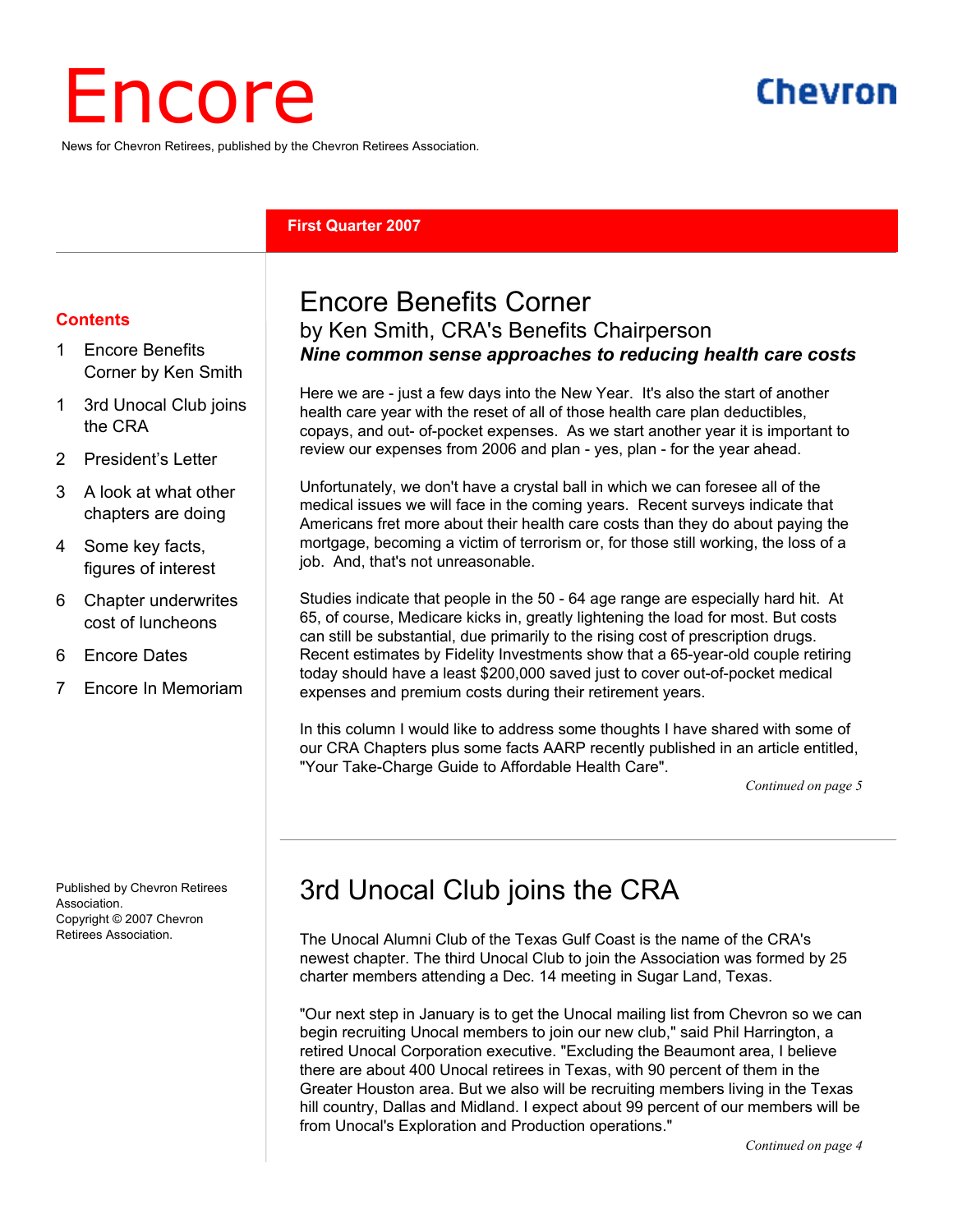I encourage you to do two things - pay your dues now and, if you have a friend who is a former employee, encourage him or her to join your local chapter, too.

### President's Letter **A reminder: It's time to rejoin your Chevron Retirees Association chapter**

We are entering a New Year at a time when many of us are thinking, "What happened to the old year?" Of course, the beginning of a New Year means everyone will be receiving requests from their chapters to rejoin the Chevron Retirees Association (CRA) for another 12 months. I want to share with you why we all need to answer that request in the affirmative.

Most of us join the CRA because it's important we keep track of the folks with whom we worked all those years. We want to be able to visit with our fellow retirees periodically at lunches and other CRA functions throughout the year. We don't want anyone saying of us, "What ever happened to what's his/her name?"

However, there is much more to the CRA than socializing with company friends. In fact, our Association is truly unique as a retiree organization in today's Corporate America. That's because it serves as a major communications conduit between our former employer and its retirees.

For example, when a retiree has a complicated problem with a Benefits package, he or she can call upon the Association for assistance. The CRA, able to exert more influence than a solitary individual, can promptly call that predicament to the attention of our contacts in Chevron's Human Resources. If there appears to be a mistake or a matter of concern with a particular legacy group, we also are able to let the appropriate individuals know about it.

Does the Company always respond by doing what we request? No. But we always get a fair and honest hearing - with many good results.

On another subject, the CRA further demonstrated its value to the Company in November by assisting in the defeat of an onerous ballot issue in California. Our retirees were quick to take action in opposing Proposition 87, which would have required a heavy tax on all California-produced oil and natural gas. In the future, you and other members will have the opportunity to provide similar assistance by writing your elected representatives and senators about legislation that could impact the Company. In continuing to prove ourselves in the public and political arenas, we will become even more valuable to Chevron.

Furthermore, it's important we work together to increase the Association's paid membership. We believe that the more paid members we have can have a greater influence in our relationship with Chevron Management. Increasing our membership rolls will illustrate to the Company that its retirees solidly support the CRA organization.

Chapter dues vary somewhat. But in the overwhelming majority of chapters, the cost of dues is less than \$1 per month. So I encourage you to do two things - pay your dues now and, if you have a friend who is a former employee, encourage him or her to join your local chapter, too. Both of you may find it convenient to attend luncheon meetings and other functions together.

If you do not live in an area where there's a CRA chapter, join our Unaffiliated Chapter. All Unaffiliated members receive its quarterly newsletter plus the Association's "Encore" publication. And you will become another valuable voice in supporting your fellow retirees in the U.S. and Western Canada - plus some others located overseas. You should be receiving a solicitation letter shortly. But, if somehow we missed you, please contact Bill Mather at 2555 Edgerock Rd., Reno, NV 89509, by phone at 775-826-2681 or by email at mwdmather@aol.com.

I wish each and every one of you and your family a very Happy 2007 New Year.

-- William H. Leney 2115 Red Oak Place, Danville, CA 94506. (925) 820-6876; wleney@sbcglobal.net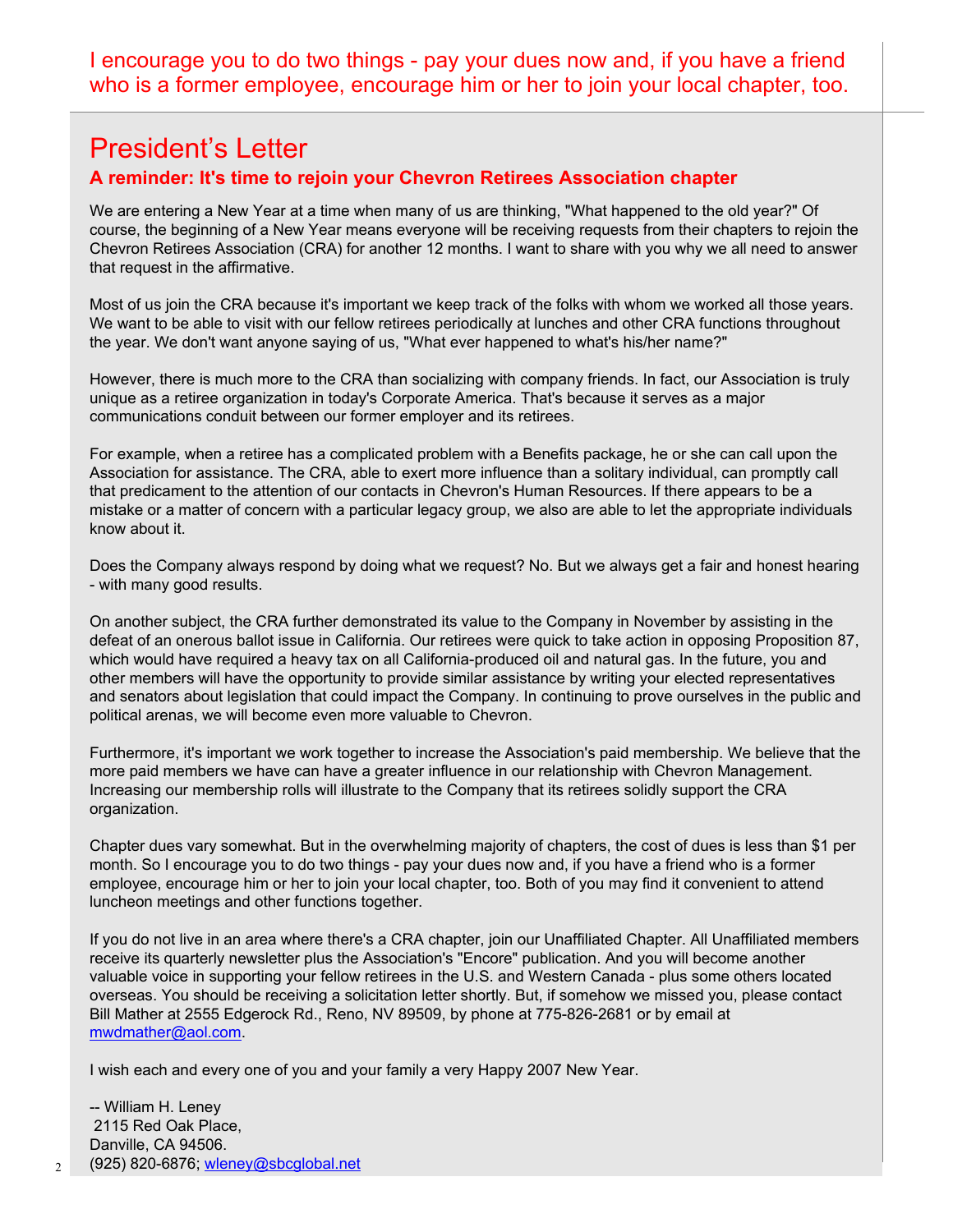## A look at what other chapters are doing

Ever wonder what some of the OTHER Association chapters are doing? Here are a few brief tidbits:

Contra Costa Chapter is expanding its popular scholarship program. For 2007-08, it will increase the number of scholarships offered from three to four and raise the amount of each to \$1,250. Scholarships are for one year and awards based on academic merit and ability. Forty percent of the chapter's paid membership - now 1,070 - contribute when paying their dues.



*Unocal Alumni and new President of the CRA San Diego Chapter, Bernie Scaparro, on the left, receives the gavel from outgoing President Bill Hicks at the swearing in ceremony.* 

chapter presidents, with individual profiles and photos.

East Bay is sponsoring a March 4-5 overnight that'll be held in the Sierra Foothills, with the first day at Chukchansi Gold Resort and Casino and the second day at Table Mountain Casino.

Metropolitan Houston has reaffirmed its commitment to education by continuing its scholarship program. A one-time \$1,500 scholarship will be awarded in 2007 to the child or grandchild of a chapter member.

Permian Basin has published a 28-page booklet saluting "The Twentieth Anniversary", 1986- 2006, of its Midland-based chapter. Special attention is given in the booklet to its 12

San Diego has done far more than merely welcome its new Unocal members. It has elected Unocal's Bernie Scaparro as president and Roland Clifford as treasurer. The other key offices are manned by Texaco alumni Bill Hicks, vice president, and Tom Goad, secretary.

Tulsa Skelly-Getty-Texaco, unlike most chapters that mark the year-end holidays with a gala luncheon, celebrated instead with its 16th annual Christmas dinner. The evening entertainment included a live music mixture of oldies, jazz and carols.

Unaffiliated Chapter has established its own website -- craunf.org, where retirees can click onto the chapter's "Update" newsletter and Encore links.

Unocal 76 Research Retiree Group members need to set aside lots of time for reading the chapter's newsletter. Written by chapter "president" Bill Mallett, the current issue is 40 pages long. It's loaded with information about Unocal retirees, petroleum industry and other contemporary issues, a report on Ken Smith's Benefits presentation at the CRA's annual meeting and a writeup on why all Unocal retirees should be Association members.

Finally, the Louisville Chapter's newsletter offers an amusing view as to why seniors should be considered more valuable than younger generations. "We have silver in our hair, we have gold in our teeth, we have stones in our kidneys, we have lead in our feet and we are loaded with natural gas."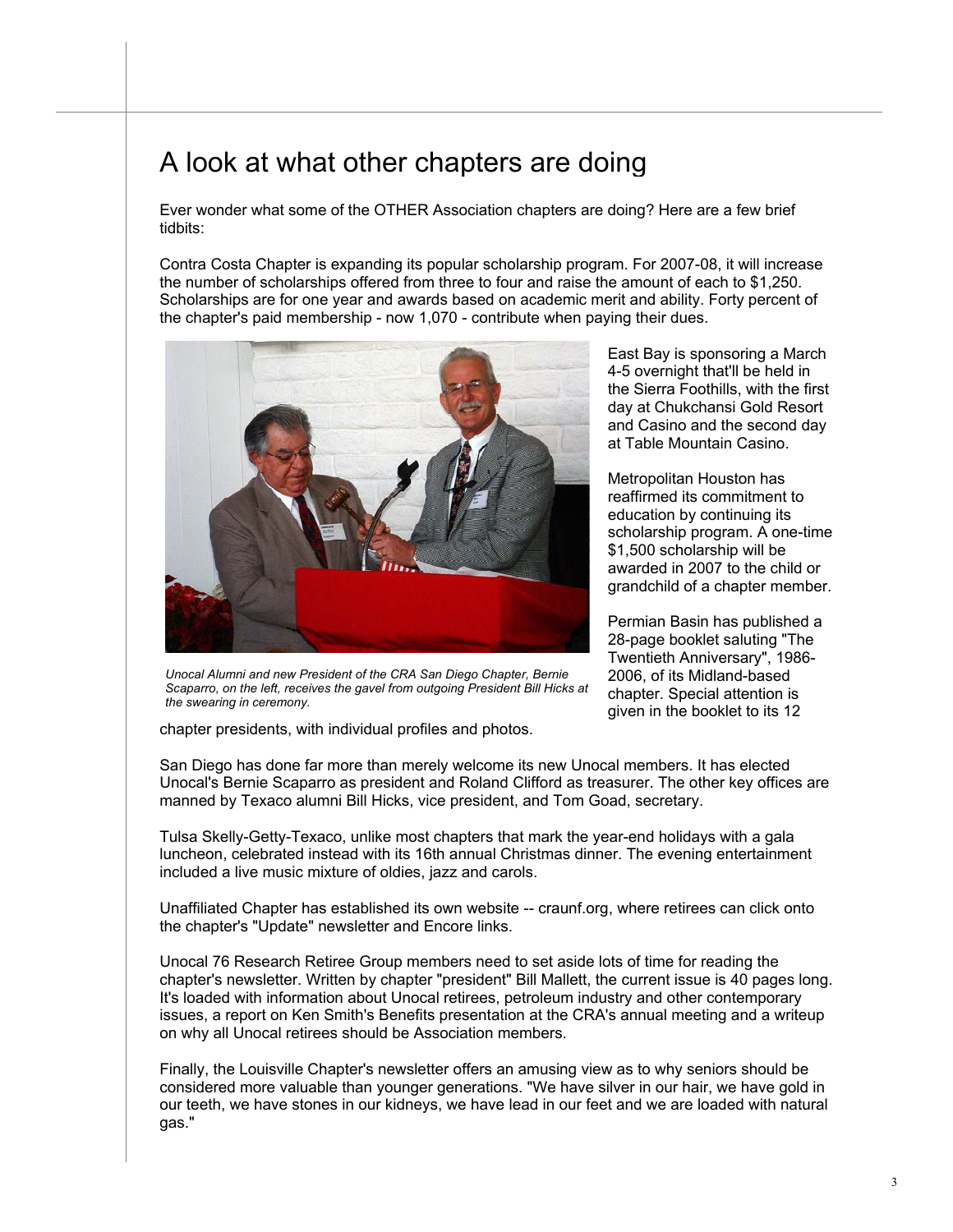#### 3rd Unocal Club joins the CRA

*continued from page 1*

Harrington continued, "The first meeting of our new club will be held sometime in March, probably at a site in the Galleria Area of Houston. At that meeting we will elect a president, secretary and treasurer, adopt a constitution, ratify a budget and have a guest speaker. Annual membership dues will be \$15. Once all that is accomplished we plan to have quarterly meetings."

The establishment of the new Unocal chapter is the result of a Houston meeting in mid-November between Harrington and Charles Rhoads, chairman of the CRA's Planning and Research Committee. Rhoads explained, "My get-together with Harrington was a continuation of a project I had started earlier this year (2006) as the former area vice president for the South Texas region."

Harrington, an Australian who served 32 years with Unocal Corporation, retired in 2000 in Sugar Land as worldwide manager of Business Development. He spent two-thirds of his time working on projects in the Southeast Asia nations of Thailand, Indonesia and Vietnam.

Harrington also plans to speak with the president of the Beaumont Union Oil Alumni group, whose members had worked there at Union Oil's former refinery.

# Some key facts, figures of interest

Not all members of the Phoenix Valley of the Sun Chapter could attend the informative October luncheon presentation by Ken Smith, the CRA's Benefits Committee chairman. Subsequently, the chapter published what it considered the "highlights" in its newsletter. We decided to share them, as published, with the entire Association membership:

Chevron has 55,000 employees worldwide (pre-Unocal)

- 59 percent of worldwide employees are not U.S. citizens.
- 55 percent of worldwide employees are under 45 years of age.
- 50 percent of worldwide employees are citizens of Indonesia, Angola, Nigeria and the U.K.
- There are approximately 3,000 U.S. Expatriates.

Chevron has about 23,000 U.S. employees

- 63 percent of U.S. employees are older than 45 years of age.
- The average employee age is 48.
- 600 new employees were hired in 2003.
- Approximately 4,000 new employees will be hired globally in 2006.

Chevron has 62,000 health and welfare eligible retirees and surviving spouses in the U.S.

In the U.S. health industry in 2005, a total of \$2-trillion were spent on Health Care.

- There are now 46 million people in the U.S. who are uninsured.
- The cost of Medicaid has tripled from 1992-2005 to \$315 billion.
- In 2004, \$168 billion was spent on prescription purchases and \$209 billion was spent when mail order was included.
- Drug companies were the most profitable industry from 1995-2002.
- Drug companies currently are the third most profitable industry.
- Health care costs increased 9 percent last year.
- Health care costs will increase about 7 percent this year.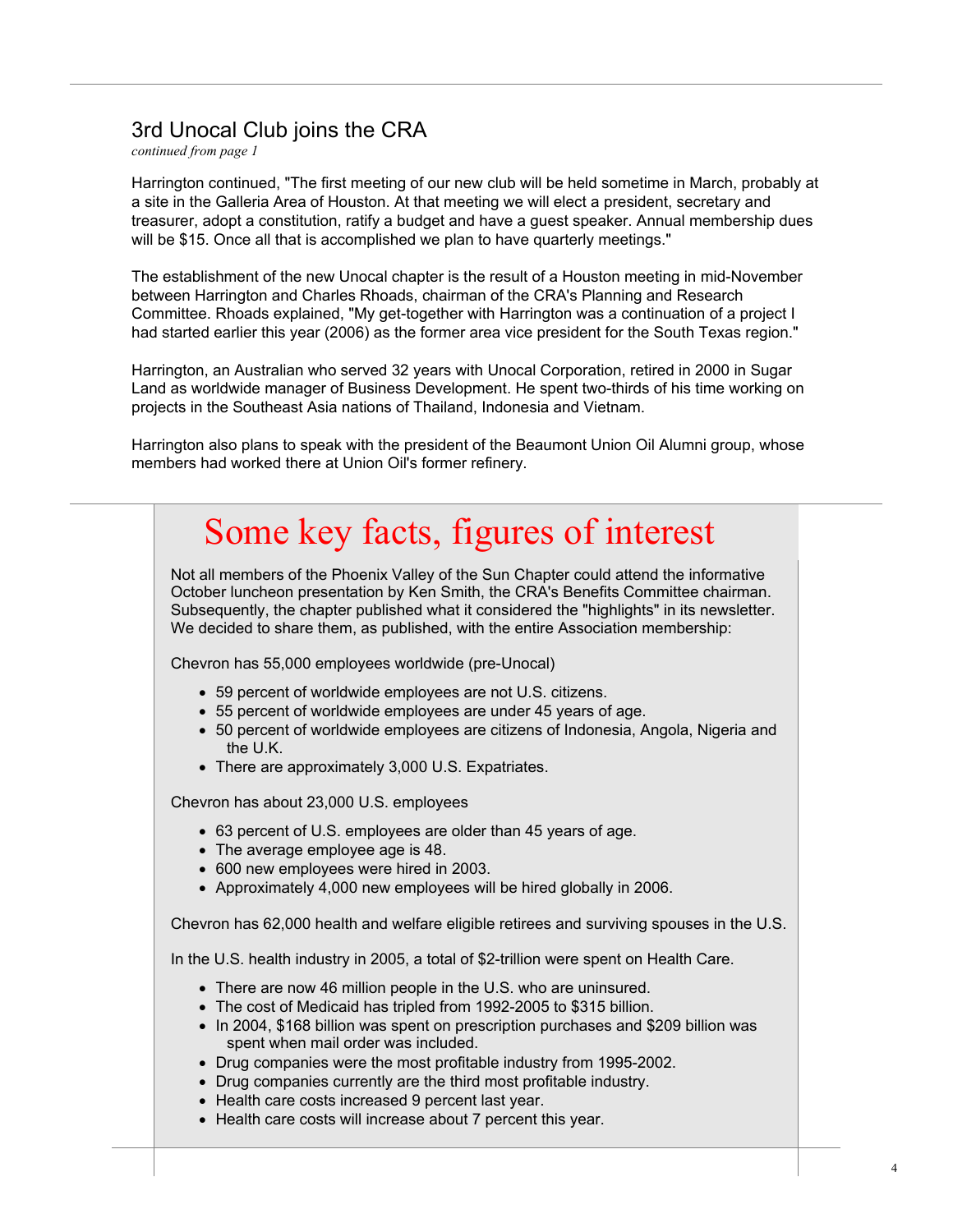#### **ENCORE BENEFITS CORNER by Ken Smith**

*continued from page 1*

While Chevron continues to provide us with excellent health care plans the cost of those plans continues to increase. These ideas are common sense approaches to help reduce your out-of-pocket expenses.

**1. Go to the Fair -** How many of you have attended your community's health fair? Such fairs are held in most large communities and offer free or inexpensive routine screenings. While the nurses or technicians there won't diagnose you, they often will discuss your symptoms and tell you whether you need to be concerned. All test results are provided to you, which you can then take to your doctor for review if they show any abnormalities.

**2. Consider alternative treatments -** Depending on insurance coverage, acupuncture, massage therapy, and other alternative treatments can be less expensive than - and as effective as - traditional medical care for some chronic ailments. One word of caution. Make sure your physician knows of any alternative treatments you are taking. I am about to embark on a series of acupuncture treatments for chronic back nerve pain. I elected to try this approach only after discussing the alternatives in depth with my spine surgeon. Of the remaining options available to me we both decided this was the least expensive approach and could have just as positive results as more surgery.

**3. Visit your doctor's nurse practitioner or physician's assistant (PA) -** If your doctor or specialist has a nurse practitioner or Physician Assistant, consider making your appointment through them. These practitioners can frequently offer the same care as a doctor, at a lower rate and are often easier to schedule an appointment with. Research comparing nurse practitioners with physicians shows that nurses and PA's tend to spend more time with patients, charge less, and do just as good a job of diagnosing problems.

**4. Pick up the telephone -** Got that same old sinus infection again? Your physician might help you for free by phone and simply call in a prescription.

**5. Consider generics or cheaper brands -** For most drugs there is absolutely no difference in the therapeutic value of generics and name-brands. Have a heart-to-heart talk with your doctor, explaining that you need to economize on the cost of drugs. Be grateful for free name-brand samples if you have a short-term need for a drug or if you and your doctor are not sure how effective that drug might be. I was just prescribed a new, expensive nerve pain drug that my doctor feels one week of medication will show if there are positive results. He provided me with a week's supply at no charge.

**6. Be inventive -** Sometimes doctors can't prescribe a generic because there is none. Even then, consider asking your pharmacist about alternatives you can bring up with you doctor. If you have computer access, go on line to http://www.MEDCO.com and click on the new service entitled, "Savings Advisor". Simply type in the name of a drug and the advisor will provide you with all available alternatives and their cost to you. Discuss these cheaper alternatives with your doctor to determine if he/she feels it is appropriate to try one.

**7. Ask if it's safe to split -** Most tablets and pills (but never capsules) can be split, often saving you a substantial amount. Pills labeled "time release" or "long-acting" are exceptions; they usually are not safe to split. For example, my doctor prescribed a 40mg tablet of one of my drugs but only wants me to take 20mg. By splitting the tablet I save \$42.63 for each 3 month renewal.

Or double up -- Buying smaller doses of your medication can sometimes save you money. Again, check the MEDCO Savings Advisor for any potential savings. Always check with your doctor and follow his advice and never take less than the prescribed dose of your medication.

*Continued on page 6*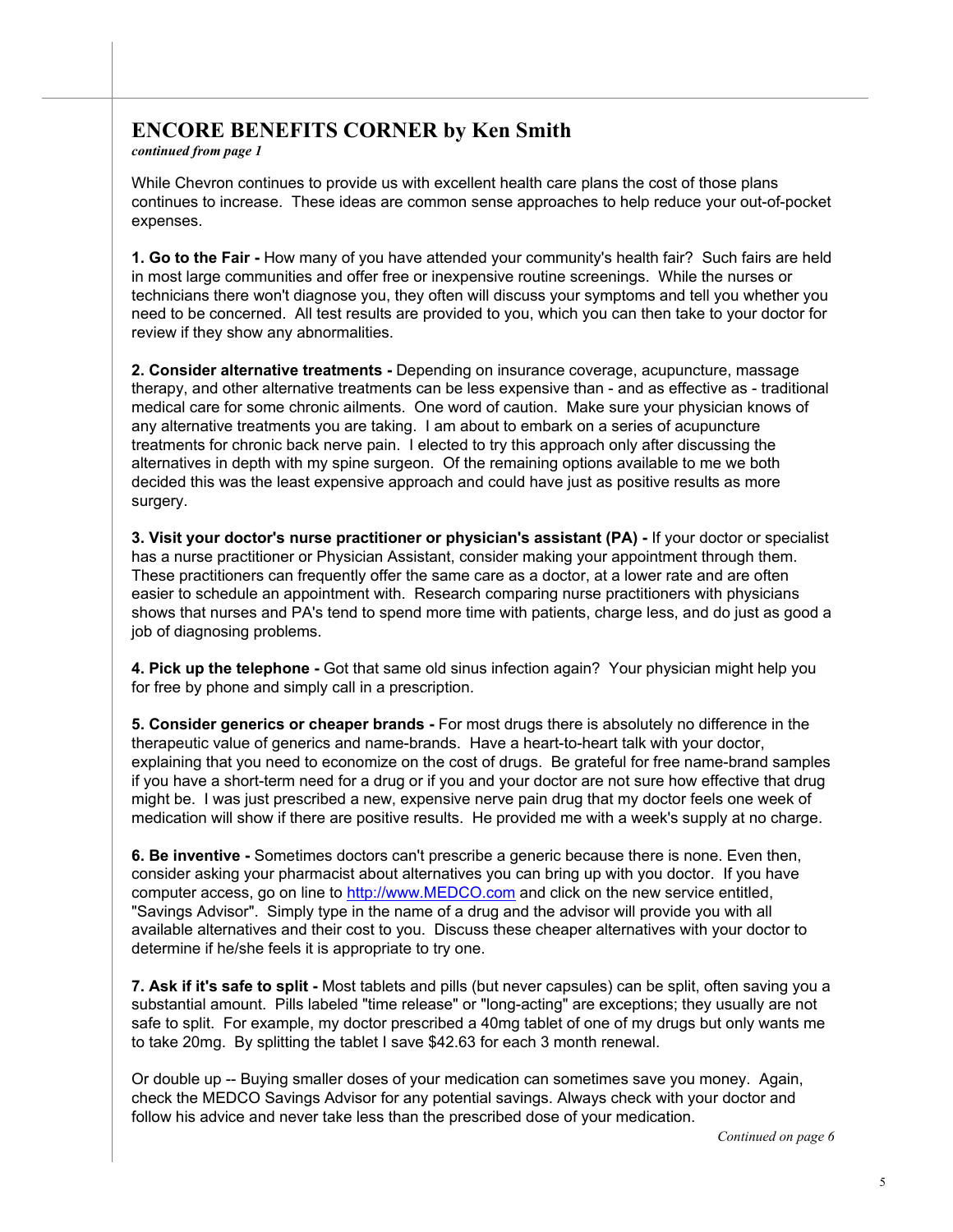#### **ENCORE BENEFITS CORNER by Ken Smith**

*continued from page 5*

**8. Freebies -** If you have a limited income, you may be eligible for free or low-cost drugs through your state or the manufacturer. The Partnership for Prescription Assistance can help you learn if you qualify. Call 1-888-477-2669, or go online at http:**//**www.pparx.org/**.** 

**9. Check your bill twice -** A typical hospital bill comes to you looking like a veritable rat's nest of codes, numbers, debits and credits. How can you tell if the accounting is accurate? You often can't. Yet the number of mistakes on hospital bills is high. Susan Dressler, president of the Alliance of Claims Assistance Professionals, whose members help patients decipher their medical bills, states that in her experience, "50% of bills have an error or an overcharge somewhere".

Finally, if you have computer access, regularly check your account information on both MEDCO.com and if applicable MYUHC.com. Both websites have extensive information about your health care history as well as tools to help manage your health care and your Chevron plan.

I wish all of our retirees, spouses and surviving spouses a very healthy and prosperous 2007.

### Chapter underwrites cost of luncheons

At its semi-annual meeting in August, the Northeast Chapter's board of directors made a most unusual decision. It decided to subsidize the cost of meals for its members at all future chapter luncheons.

"We have more money than we will need over the foreseeable future. So we voted to begin sharing this significant pot with those members attending our luncheons, which usually totals about 50. That decision also might increase our future luncheon attendance, although our turnout also is dependent on the local weather," said Harry Syring, chapter president.

The Northeast Chapter is comprised of about 150-paid members, the vast majority of whom live in New Jersey. A few reside in the New York City borough of Staten Island. Syring said, "We have a potential membership of 300, although many of those are octogenarians who worked at the

former Perth Amboy Refinery. Our annual dues are \$10."

# Chevron

Chevron Retirees Association. For story ideas, contact: Walt Roessing, Managing Editor 4817 Palm Ave, #M, La Mesa, CA 91491 E-mail: wlroessing@cs.com (619) 697-9702

For questions regarding Encore www.chevronretirees.org, contact: Maree "MJ" Stone, Chair Communications Committee 30600 N. Pima Rd., No. 101, Scottsdale, AZ, 85262 E-mail: msto@att.net (480) 595-2872

The Chevron Retirees Association is not a subsidiary of Chevron Corporation but an independent organization of retired employees of Chevron or its predecessor companies.

Syring has been chapter president almost since the day he returned to New Jersey, following his 1981 retirement as manager, Benefits Administration, at Standard Oil of California's San Francisco headquarters. He served the Company 33 years.

His son, Kenneth, has been a Chevron employee nearly 30 years. For the last five, he has been based on the Tengiz project in Kazakhstan, working in Finance.

#### ENCORE DATES

**As established by the CRA's Communications Committee, Encore's 2007 on-line publishing dates are JANUARY 4, APRIL 2, JULY 2 and OCTOBER 1.**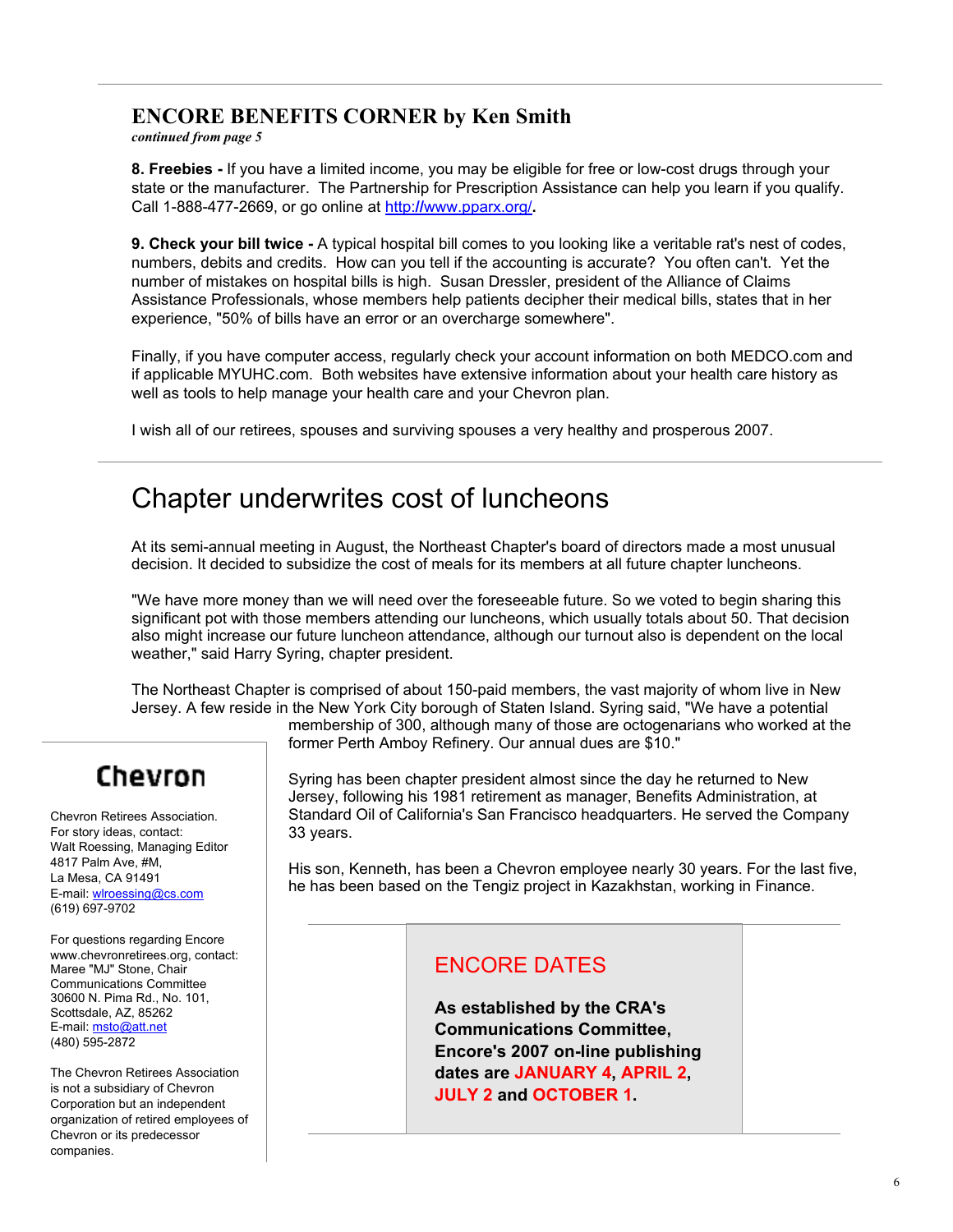#### Encore In Memoriam: **July 2006 – September 2006**

George, Nevin W., 7/19/2006, Amoseas, Ret. 1990 Palko, James Robert, 6/11/2006, Amoseas, Ret. 1984 Buck Jr., Ralph D., 8/21/2006, Caltex, Ret. 1986 Carlson, Charles D., 7/25/2006, Caltex, Ret. 1975 Hennelly, John Francis, 8/24/2006, Caltex, Ret. 1992 Hussong, Jacques G., 8/14/2006, Caltex, Ret. 1976 Allen, J. F., 7/10/2006, Chevron, Ret. 1980 Atkins, Robert E., 7/31/2006, Chevron, Ret. 1980 Ballew, Richard L., 7/9/2006, Chevron, Ret. 1986 Beebe, M. A., 9/9/2006, Chevron, Ret. 1980 Bell, Howard K., 7/29/2006, Chevron, Ret. 1991 Blair, Harriet L., 7/7/2006, Chevron, Ret. 1972 Brown, Rowland L., 7/14/2006, Chevron, Ret. 1986 Brown, Karen E., 8/30/2006, Chevron, Ret. 2000 Bryant, David O., 7/12/2006, Chevron, Ret. 1983 Caudell, C., 8/10/2006, Chevron, Ret. 1986 Chambers, F., 6/6/2006, Chevron, Ret. 2006 Chidlowsky, George M., 9/13/2006, Chevron, Ret. 1989 Childs, Robert T., 2/3/2006, Chevron, Ret. 1986 Cichowski, S. S., 9/16/2006, Chevron, Ret. 1982 Cobb, Mary C., 8/2/2006, Chevron, Ret. 1978 Coble, G., 7/22/2006, Chevron, Ret. 1985 Colbert, J. H., 6/27/2006, Chevron, Ret. 1980 Conatser, George C., 8/22/2006, Chevron, Ret. 1992 Cook, Andrew B., 8/30/2006, Chevron, Ret. 1976 Crowder, Billy G., 8/16/2006, Chevron, Ret. 1984 Cutrer, Robert P., 8/27/2006, Chevron, Ret. 1990 Dahlgren, H. W., 6/29/2006, Chevron, Ret. 1986 Delasaux Jr., T. J., 7/29/2006, Chevron, Ret. 1985 Denny, Ruth S., 8/5/2006, Chevron, Ret. 1972 Dial, Nona G., 8/12/2006, Chevron, Ret. 2002 Edelman, Della H., 6/10/2006, Chevron, Ret. 1977 Eisenbeis, Sidney W., 8/21/2006, Chevron, Ret. 1977 Engkvist, Hugo A., 9/9/2006, Chevron, Ret. 1977 Eschete, H., 8/21/2006, Chevron, Ret. 1985 Foerch, J. P., 8/1/2006, Chevron, Ret. 1986 Formica, Joseph, 9/4/2006, Chevron, Ret. 1977 George, William D., 7/9/2006, Chevron, Ret. 1981 George Jr., Ernest L., 8/19/2006, Chevron, Ret. 1992 Gettle, Robert B., 8/25/2006, Chevron, Ret. 1978 Gieseke Sr., Franklyn O., 8/21/2006, Chevron, Ret. 1985 Glazer, Isadore, 7/9/2006, Chevron, Ret. 1984 Hall, Hubert S., 6/29/2006, Chevron, Ret. 1989 Hansen, Roy J., 7/1/2006, Chevron, Ret. 1985 Hiebert, Harlow H., 7/14/2006, Chevron, Ret. 1988 Houston, F. L., 9/8/2006, Chevron, Ret. 1983 Hunt, Ival V., 7/13/2006, Chevron, Ret. 1976 Hutton, Albert S., 8/3/2006, Chevron, Ret. 1971 Kennedy Jr., Miles S., 7/4/2006, Chevron, Ret. 1983 King, Carey D., 8/15/2006, Chevron, Ret. 1999 King, E. L., 9/5/2006, Chevron, Ret. 1982 Kohn, Gustave K., 8/20/2006, Chevron, Ret. 1975 Kundysek, M. A., 7/18/2006, Chevron, Ret. 1994 Lackey, Clyde W., 7/29/2006, Chevron, Ret. 1986 Lewis Jr., Richard F., 7/9/2006, Chevron, Ret. 1975 Lonzo, John C., 6/28/2006, Chevron, Ret. 1972 Lowe, Mildred A., 8/5/2006, Chevron, Ret. 1981 Lynch, William D., 9/2/2006, Chevron, Ret. 1976 Martin, Claude C., 7/18/2006, Chevron, Ret. 1976 Martin, D. B., 9/10/2006, Chevron, Ret. 1989 Martin, Laverne F., 9/6/2006, Chevron, Ret. 1983 Mason, Howard A., 8/24/2006, Chevron, Ret. 1983 McFarland, Herdis B., 9/8/2006, Chevron, Ret. 1974 McLean, Corwin D., 9/20/2006, Chevron, Ret. 1985 McLean, George B., 9/1/2006, Chevron, Ret. 1975 Medwick, L. N., 8/12/2006, Chevron, Ret. 1984 Milleman, Donald E., 7/17/2006, Chevron, Ret. 1976 Miller, Northern, 7/9/2006, Chevron, Ret. 1977 Miller, Thelmer L., 9/15/2006, Chevron, Ret. 1973 Mueller, T. D., 7/16/2006, Chevron, Ret. 1984 Mussman Sr., Robert C., 8/25/2006, Chevron, Ret. 1989 Naquin, M. L., 8/2/2006, Chevron, Ret. 1985 Neely Jr., Otto V., 7/21/2006, Chevron, Ret. 1988 Nelson, D. O., 7/14/2006, Chevron, Ret. 1980 Norman, Forrest, 7/28/2006, Chevron, Ret. 1985 Olson, Ronald Q., 8/10/2006, Chevron, Ret. 1991 Ostlind, Herbert J., 6/25/2006, Chevron, Ret. 1983

Palinkas, John L., 8/6/2006, Chevron, Ret. 1978 Parker, Howard W., 7/18/2006, Chevron, Ret. 1985 Parrish, C. R., 7/21/2006, Chevron, Ret. 1986 Peckham Jr., Robert M., 7/2/2006, Chevron, Ret. 1987 Pedroni, Laurence H., 7/22/2006, Chevron, Ret. 2005 Penry, T. A., 8/3/2006, Chevron, Ret. 1986 Persons, Donald W., 7/3/2006, Chevron, Ret. 1979 Piercy, Patricia A., 7/4/2006, Chevron, Ret. 1991 Pile, Richard E., 5/29/2006, Chevron, Ret. 1974 Plotner, Alvin E., 7/4/2006, Chevron, Ret. 1976 Pollack, Jonah, 8/3/2006, Chevron, Ret. 1985 Pollard, E. I., 8/24/2006, Chevron, Ret. 1982 Pollock, John H., 9/7/2006, Chevron, Ret. 1970 Poterpan Sr., Frank J., 8/18/2006, Chevron, Ret. 1978 Powell, J. H., 7/13/2006, Chevron, Ret. 1983 Ralph, Orville M., 6/24/2006, Chevron, Ret. 1974 Rapp, H. P., 8/12/2006, Chevron, Ret. 1986 Reed, E. L., 7/17/2006, Chevron, Ret. 1992 Robinson Jr., George L., 7/16/2006, Chevron, Ret. 1978 Schnaufer, W. J., 8/13/2005, Chevron, Ret. 1983 Schweitzer, Herbert W., 7/13/2006, Chevron, Ret. 1975 Seward, Wade T., 8/15/2006, Chevron, Ret. 1986 Shaw Sr., William A., 6/11/2006, Chevron, Ret. 1985 Sherrill, Henry P., 8/14/2006, Chevron, Ret. 1983 Sibley, Floyd C., 7/18/2006, Chevron, Ret. 1970 Singleton Jr., A. E., 9/16/2006, Chevron, Ret. 1985 Sites, Swithen A., 6/30/2006, Chevron, Ret. 1974 Steiner Jr., Albert, 5/27/2006, Chevron, Ret. 1984 Stevens, Lanham E., 9/7/2006, Chevron, Ret. 1976 Stewart, Gilbert W., 8/30/2006, Chevron, Ret. 1981 Sueda, Steven I., 9/24/2006, Chevron, Ret. 1985 Telles Jr., James E., 7/1/2006, Chevron, Ret. 1982 Thigpen, John E., 7/21/2006, Chevron, Ret. 1980 Toso, Alma B., 1/8/2002, Chevron, Ret. 1971 Trojanowski, John P., 6/29/2006, Chevron, Ret. 1991 Veit, Frederick J., 5/31/2006, Chevron, Ret. 1971 Walicky Jr., P. F., 9/10/2006, Chevron, Ret. 1982 Warnock, Edward W., 9/11/2006, Chevron, Ret. 1978 Watson, R. R., 8/27/2006, Chevron, Ret. 1983 Weigel, Anne M., 9/24/2006, Chevron, Ret. 1981 Weiner, Harold, 8/12/2006, Chevron, Ret. 1985 Wellman, Harold D., 9/21/2006, Chevron, Ret. 1980 Whitley, Melvin P., 6/21/2006, Chevron, Ret. 1978 Wiggins, G. P., 7/26/2006, Chevron, Ret. 1983 Wiggs, Myron A., 7/11/2006, Chevron, Ret. 1983 Wise, Jane F., 5/28/2006, Chevron, Ret. 1995 Wolfe, Georgene T., 8/26/2006, Chevron, Ret. 1981 Wright, Ray L., 7/3/2006, Chevron, Ret. 1991 Young, Edna L., 7/26/2006, Chevron, Ret. 1977 Zirn, Ira A., 9/5/2006, Chevron, Ret. 1977 Bair, Archie L., 9/18/2006, Getty, Ret. 1985 Baker, Robert L., 9/10/2006, Getty, Ret. 1985 Barnes, Thomas L., 9/13/2006, Getty, Ret. 1995 Baston, William E., 9/14/2006, Getty, Ret. 1984 Birdwell, Bert F., 9/23/2006, Getty, Ret. 1994 Boone, William L., 9/24/2006, Getty, Ret. 1984 Brewer, Kenneth D., 9/18/2006, Getty, Ret. 1983 Cookson, Muriel L., 8/25/2006, Getty, Ret. 1985 Criswell, Dewey M., 7/8/2006, Getty, Ret. 1989 Croushorn, Austin L., 6/29/2006, Getty, Ret. 1981 Cunningham, Jack E., 3/5/2005, Getty, Ret. 1992 Davis, Duane D., 9/5/2006, Getty, Ret. 1981 Dodson, Thed E., 7/26/2006, Getty, Ret. 1983 Ekman, Merlin J., 7/25/2006, Getty, Ret. 1993 Fagan, James E., 6/18/2006, Getty, Ret. 1985 Farmer, Lawson E., 8/13/2006, Getty, Ret. 1979 Fisher, Donald R., 7/22/2006, Getty, Ret. 1993 Hammer, Billy L., 7/12/2006, Getty, Ret. 1988 Hart, Walter S., 7/10/2006, Getty, Ret. 1984 Helm, Joiner M., 8/9/2006, Getty, Ret. 1983 Hipkins, Elmer W., 7/22/2006, Getty, Ret. 1984 Hostetler, Arlene V., 6/30/2006, Getty, Ret. 1981 Johnson, Elora F., 7/20/2006, Getty, Ret. 1979 Johnson, Robert E., 9/22/2006, Getty, Ret. 1986 Kirkwood, Glenn T., 9/6/2006, Getty, Ret. 1984 Marker, Vincle R., 6/17/2006, Getty, Ret. 1985 Murchison, Wilson H., 7/13/2006, Getty, Ret. 1976

7 Pettit Jr., Harry S., 9/3/2006, Getty, Ret. 1985 Rider, Ralph D., 9/24/2006, Getty, Ret. 1978 Ridgeway, Lonroe L., 8/14/2006, Getty, Ret. 1983 Roder, Edgar V., 8/27/2006, Getty, Ret. 1984 Saxton, John W., 9/19/2006, Getty, Ret. 1987 Schmitz, Russell R., 7/14/2006, Getty, Ret. 1983 Seidel, Harry H., 7/8/2006, Getty, Ret. 1980 Smith, R. L., 9/7/2006, Getty, Ret. 1989 Taylor, Barry M., 6/30/2006, Getty, Ret. 1999 Aitken, Claire L., 7/9/2006, Gulf, Ret. 1974 Allison, Wilbur E., 9/6/2006, Gulf, Ret. 1986 Angles, Robert B., 9/10/2006, Gulf, Ret. 1981 Ardoin, Silton J, 9/20/2006, Gulf, Ret. 1983 Aucoin, Ray D., 7/24/2006, Gulf, Ret. 1982 Aulenbacher, Alvin L., 8/21/2006, Gulf, Ret. 1983 Balfour, J., 8/20/2006, Gulf, Ret. 1987 Bargerstock Sr., Robert W., 7/26/2006, Gulf, Ret. 1986 Baron, George G., 8/27/2006, Gulf, Ret. 1985 Batty Jr., Reginald W., 9/14/2006, Gulf, Ret. 1983 Beach, Kenneth C., 9/24/2006, Gulf, Ret. 1981 Binagia, Dominic, 8/31/2006, Gulf, Ret. 1975 Birdwell, J. W., 8/3/2006, Gulf, Ret. 1981 Blacksher, Robert A., 7/11/2006, Gulf, Ret. 1978 Bladsacker, Gerald C., 8/24/2006, Gulf, Ret. 1976 Bodden, Boyd W., 7/17/2006, Gulf, Ret. 1986 Boehlert, William F., 3/24/2004, Gulf, Ret. 1971 Britain Jr., John M., 7/17/2006, Gulf, Ret. 1977 Broussard Jr., Maurice J., 9/13/2006, Gulf, Ret. 1985 Brown, Dorothy J., 8/4/2006, Gulf, Ret. 1978 Calice, Amos P., 8/22/2006, Gulf, Ret. 1977 Cheney, Raymond A., 8/18/2006, Gulf, Ret. 1978 Clark, Charles W., 8/12/2006, Gulf, Ret. 1986 Clift, William R., 7/22/2006, Gulf, Ret. 1992 Cline, Deane T., 7/2/2006, Gulf, Ret. 1985 Cochran, Floyd G., 5/4/2006, Gulf, Ret. 1984 Colteryahn, Luella M., 9/6/2006, Gulf, Ret. 1983 Crawford, Lester L., 8/20/2006, Gulf, Ret. 1981 Cross, William R., 7/11/2006, Gulf, Ret. 1982 Decroo, Jean S., 8/19/2006, Gulf, Ret. 1986 Demartini, Virgil, 7/24/2006, Gulf, Ret. 1983 Donley, Jack D., 9/23/2006, Gulf, Ret. 1986 Easterlin, William C., 9/8/2006, Gulf, Ret. 1973 Edmundson, Richard J., 7/18/2006, Gulf, Ret. 1985 Edwards, Leonard W., 6/30/2006, Gulf, Ret. 1980 Edwards Sr., James W., 9/17/2006, Gulf, Ret. 1976 Ellis, Karl H., 9/5/2006, Gulf, Ret. 1986 Erickson, Donald H., 9/6/2006, Gulf, Ret. 1994 Floyd, James M., 7/21/2006, Gulf, Ret. 1986 Fowkes, William S., 7/24/2006, Gulf, Ret. 1986 Garrison, James R., 8/1/2006, Gulf, Ret. 1970 George, Willie, 9/2/2006, Gulf, Ret. 1980 Goff, Ralph E., 8/10/2006, Gulf, Ret. 1983 Goodwin, Sue A., 3/29/2000, Gulf, Ret. 1972 Graves, William J., 9/28/2006, Gulf, Ret. 1983 Hachenberg, Charles D., 1/10/2005, Gulf, Ret. 1983 Hamilton, Michael W., 8/22/2006, Gulf, Ret. 1995 Harson Jr., Leslie M., 9/12/2006, Gulf, Ret. 1996 Head, Bruce E., 8/15/2006, Gulf, Ret. 1982 Hebert, Harry J., 8/31/2006, Gulf, Ret. 1976 Hein, Ruth V., 9/13/2006, Gulf, Ret. 1982 Hibbs, Calvin T., 11/1/2004, Gulf, Ret. 1976 Holcomb, Lyle M., 7/10/2006, Gulf, Ret. 1983 Huffman, Brooks E., 7/31/2006, Gulf, Ret. 1983 Hulin, Joseph D., 9/14/2006, Gulf, Ret. 1976 Husband, Dean A., 7/12/2006, Gulf, Ret. 1985 Johannsen, Donna W., 3/30/2006, Gulf, Ret. 1983 Kane, M. J., 8/9/2006, Gulf, Ret. 1978 Kercher, Mary K., 7/31/2006, Gulf, Ret. 1983 La Due, George A., 9/24/2006, Gulf, Ret. 1974 Laird, James R., 7/30/2006, Gulf, Ret. 1973 Lay, Charles F., 7/24/2006, Gulf, Ret. 1978 Maher, Phillip J., 7/26/2006, Gulf, Ret. 1983 Marburger, Clinton W., 9/20/2006, Gulf, Ret. 1982 Martin, Frankie L., 7/15/2006, Gulf, Ret. 1977 Maurer, Stephen A., 7/4/2006, Gulf, Ret. 1983 Mc Call, Floyd W., 6/14/2006, Gulf, Ret. 1981 Mc Kee, Ralph W., 7/17/2006, Gulf, Ret. 1975 Mitchell, James C., 7/24/2006, Gulf, Ret. 1979 Olsen, Ib E., 6/27/2006, Gulf, Ret. 1979 Orr Jr., Harold R., 6/26/2006, Gulf, Ret. 1980 Patton, Reid L., 7/29/2006, Gulf, Ret. 1982